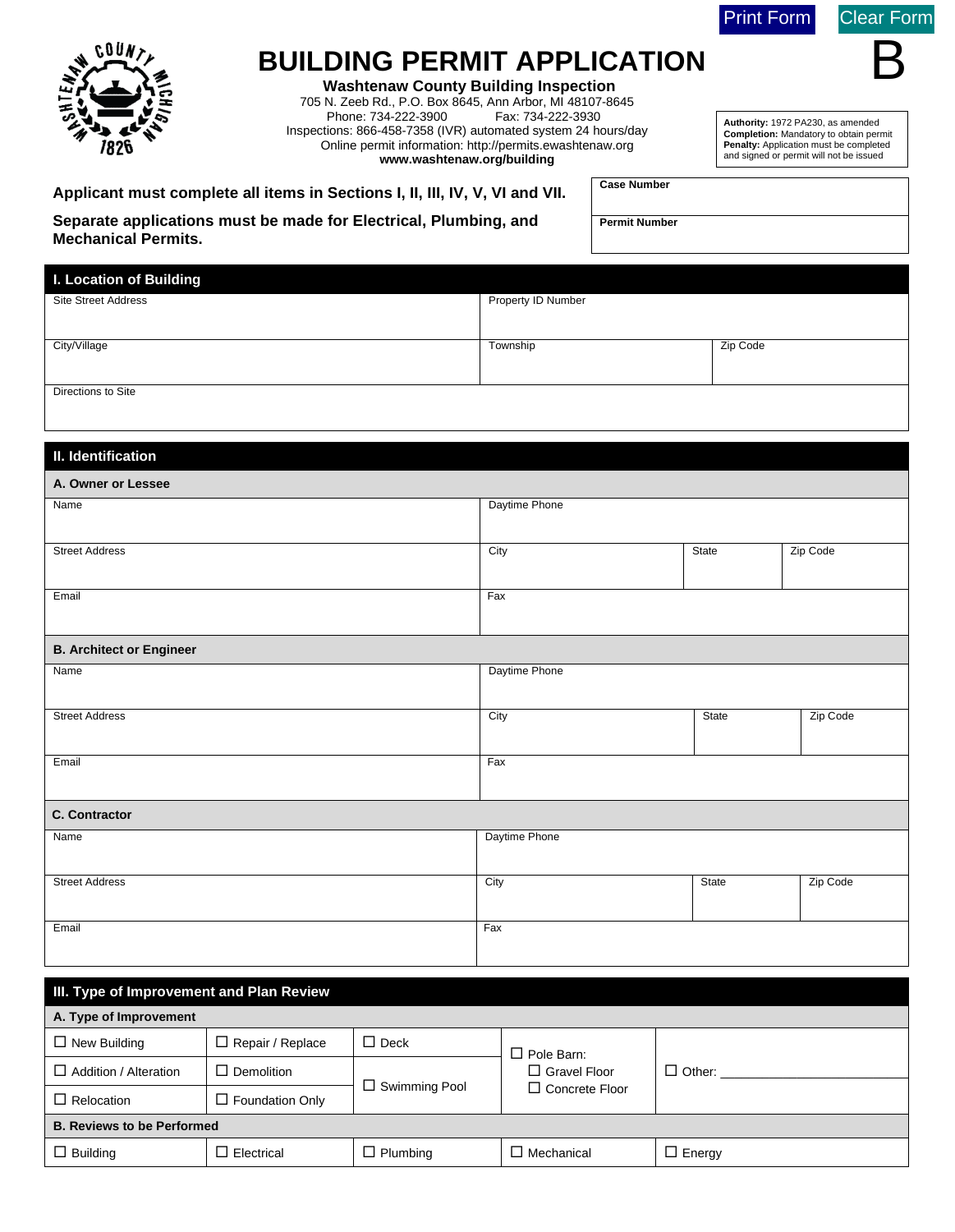| IV. Proposed Use of Building                            |                                    |                                                    |                                     |  |
|---------------------------------------------------------|------------------------------------|----------------------------------------------------|-------------------------------------|--|
| <b>Proposed Use: RESIDENTIAL</b>                        |                                    | <b>Proposed Use: NON-RESIDENTIAL</b>               |                                     |  |
| $\Box$ Single Family                                    | $\Box$ Wood Burining Stove         | $\Box$ Assembly                                    |                                     |  |
| $\Box$ Two Family                                       | $\Box$ Masonry Fireplace:          | $\Box$ Business                                    | Use Group:                          |  |
| $\Box$ Multi-Family: # of Units: ______                 | $\Box$ Gas Log $\Box$ Wood Burning | $\Box$ Factory                                     |                                     |  |
| $\Box$ Attached Garage                                  | $\Box$ Pre-Fab Fireplace:          | $\Box$ Hazardous                                   |                                     |  |
| $\Box$ Detached Garage                                  | $\Box$ Gas Log $\Box$ Wood Burning | $\Box$ Institutional                               |                                     |  |
| $\Box$ Finished Basement                                | $\Box$ Deck                        | $\Box$ Mercantile                                  | <b>Construction Classification:</b> |  |
| $\Box$ Unfinished Basement                              | $\Box$ Modular Home                | $\Box$ Storage                                     |                                     |  |
| $\Box$ Walkout Basement                                 | $\Box$ Mobile Home                 | $\Box$ Food Service                                |                                     |  |
| $\Box$ Crawl Space                                      | □ Other: ___________               | $\Box$ DSS Facility                                |                                     |  |
| $\Box$ # of Bedrooms: ______                            | $\Box$ Other:                      | $\Box$ Hazardous materials to be<br>stored on site | Occupancy Load:                     |  |
| $\Box$ # of Bathrooms:<br>Full: Partial: Partial:       |                                    | $\Box$ Utility or Miscellaneous                    |                                     |  |
| Is the home occupied? $\Box$ Yes $\Box$ No              |                                    |                                                    |                                     |  |
| Is there a fireplace in a bedroom? $\Box$ Yes $\Box$ No |                                    |                                                    |                                     |  |

## **IS THIS PROPERTY LOCATED IN A FLOOD HAZARD AREA OR FLOOD PLAIN? □ Yes □ No**

| Describe project in detail: |  |  |
|-----------------------------|--|--|
|                             |  |  |
|                             |  |  |
|                             |  |  |

| V. Select Characteristics of Building                               |                          |                         |                                                 |  |                   |                         |  |
|---------------------------------------------------------------------|--------------------------|-------------------------|-------------------------------------------------|--|-------------------|-------------------------|--|
| A. Principal Type of Frame                                          |                          |                         |                                                 |  |                   |                         |  |
| $\Box$ Reinforced Concrete<br>$\Box$ Masonry Wall Bearing           |                          | $\Box$ Structural Steel |                                                 |  | $\Box$ Wood Frame |                         |  |
|                                                                     |                          |                         |                                                 |  |                   |                         |  |
| <b>B. Principal Type of Heating</b>                                 |                          |                         |                                                 |  |                   |                         |  |
| $\Box$ Gas: $\Box$ LP $\Box$ Natural                                | $\Box$ Oil               |                         | $\Box$ Electric                                 |  |                   | $\Box$ Geothermal       |  |
|                                                                     |                          |                         |                                                 |  |                   |                         |  |
| <b>C. Type of Sewage Disposal</b>                                   |                          |                         |                                                 |  |                   |                         |  |
| $\Box$ Public Sewer                                                 |                          |                         | $\Box$ Septic System                            |  |                   |                         |  |
| <b>D. Type of Water Supply</b>                                      |                          |                         |                                                 |  |                   |                         |  |
| $\Box$ Public Water                                                 |                          |                         | $\Box$ Private Well                             |  |                   |                         |  |
| E. Type of Mechanical                                               |                          |                         |                                                 |  |                   |                         |  |
| Will there be air conditioning? $\Box$ Yes $\Box$ No                |                          |                         | Will there be an elevator? $\Box$ Yes $\Box$ No |  |                   |                         |  |
| <b>F. Dimensions</b>                                                |                          |                         |                                                 |  |                   |                         |  |
| Number of Stories:                                                  |                          |                         | <b>Overall Dimensions:</b>                      |  |                   |                         |  |
| Total Floor Area: _____________                                     | Basement: ______________ |                         | 1st Floor: _________________                    |  |                   | Other Floor: __________ |  |
| <b>Cost of Construction:</b>                                        |                          |                         |                                                 |  |                   |                         |  |
| <b>G. Number of Street Parking Spaces (COMMERCIAL CONSTRUCTION)</b> |                          |                         |                                                 |  |                   |                         |  |
| Enclosed: _________________                                         |                          |                         | Outdoors: _________________                     |  |                   |                         |  |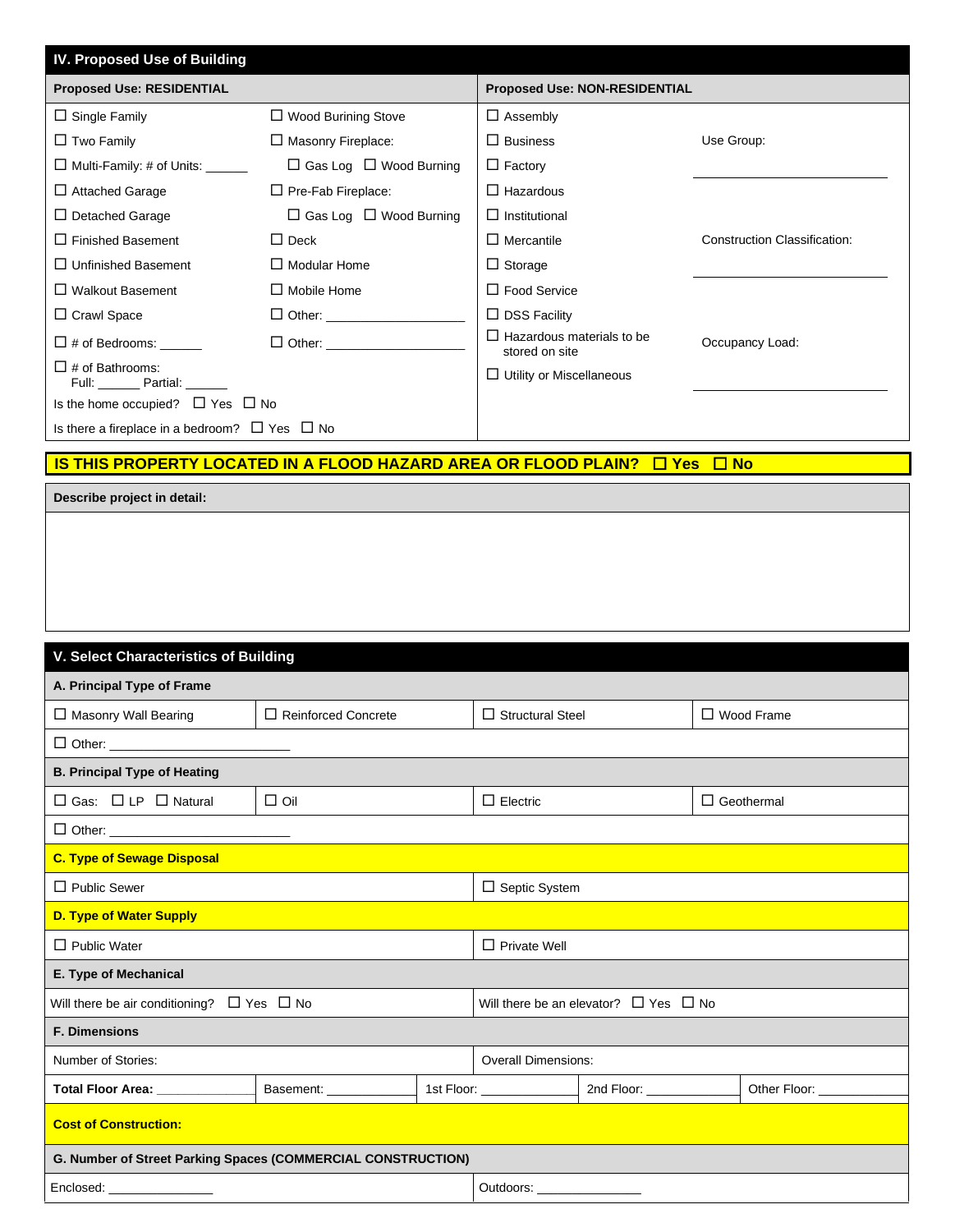## **VI. Soil Erosion**

Will there be any EARTH CHANGE ACTIVITY? This includes installation of driveways and/or any grading of the site.  $\Box$  Yes  $\Box$  No

**For further information, please contact:** 

Washtenaw County Office of the Water Resources Commissioner 705 N. Zeeb Rd., P.O. Box 8645, Ann Arbor, MI 48107-8645 Phone: 734-222-6860 Fax: 734-222-6803 drains@washtenaw.org

| <b>VII. Applicant Information</b>                                                                                                                                                                                                                                                                                                                         |               |              |          |  |
|-----------------------------------------------------------------------------------------------------------------------------------------------------------------------------------------------------------------------------------------------------------------------------------------------------------------------------------------------------------|---------------|--------------|----------|--|
| Applicant is responsible for the payment of all fees and charges applicable to this application.                                                                                                                                                                                                                                                          |               |              |          |  |
| Name                                                                                                                                                                                                                                                                                                                                                      | Daytime Phone |              |          |  |
|                                                                                                                                                                                                                                                                                                                                                           |               |              |          |  |
| <b>Street Address</b>                                                                                                                                                                                                                                                                                                                                     | City          | <b>State</b> | Zip Code |  |
| Email                                                                                                                                                                                                                                                                                                                                                     | Fax           |              |          |  |
|                                                                                                                                                                                                                                                                                                                                                           |               |              |          |  |
|                                                                                                                                                                                                                                                                                                                                                           |               |              |          |  |
| Pursuant to Public Act 135 of 1989 - All building inspection applicants must complete the following information (where applicable).<br>Company Name                                                                                                                                                                                                       |               |              |          |  |
|                                                                                                                                                                                                                                                                                                                                                           |               |              |          |  |
| <b>Street Address</b>                                                                                                                                                                                                                                                                                                                                     | City          | <b>State</b> | Zip Code |  |
|                                                                                                                                                                                                                                                                                                                                                           |               |              |          |  |
| Phone                                                                                                                                                                                                                                                                                                                                                     | Email         |              |          |  |
|                                                                                                                                                                                                                                                                                                                                                           |               |              |          |  |
| License Number                                                                                                                                                                                                                                                                                                                                            |               |              |          |  |
|                                                                                                                                                                                                                                                                                                                                                           |               |              |          |  |
| <b>Workers Compensation Carrier</b>                                                                                                                                                                                                                                                                                                                       |               |              |          |  |
| Federal / Tax ID Number                                                                                                                                                                                                                                                                                                                                   |               |              |          |  |
|                                                                                                                                                                                                                                                                                                                                                           |               |              |          |  |
| <b>MESC Number</b>                                                                                                                                                                                                                                                                                                                                        |               |              |          |  |
|                                                                                                                                                                                                                                                                                                                                                           |               |              |          |  |
|                                                                                                                                                                                                                                                                                                                                                           |               |              |          |  |
| If registering, submit the following with this application:<br>✓                                                                                                                                                                                                                                                                                          |               |              |          |  |
| $\Box$ Copy of Contractor's and Master's license<br>$\Box$ Copy of license holder's driver's license                                                                                                                                                                                                                                                      |               |              |          |  |
| $\Box$ Fee of \$15 per license, per license cycle                                                                                                                                                                                                                                                                                                         |               |              |          |  |
|                                                                                                                                                                                                                                                                                                                                                           |               |              |          |  |
|                                                                                                                                                                                                                                                                                                                                                           |               |              |          |  |
| Section 23a of the State Construction Code Act of 1972, 1972 PA 230, MCL 125.1523A, prohibits a person from conspiring to circumvent the<br>licensing requirements of this state relating to persons who are to perform work on a residential building or residential structure. Violators of<br>section 23a are subjected to civil fines.                |               |              |          |  |
| I hereby certify that the proposed work is authorized by the owner of record and that I have been authorized by the owner to make this<br>application as his/her/their authorized agent. I/we agree to conform to all applicable laws of the state of Michigan. All information submitted on<br>this application is accurate to the best of my knowledge. |               |              |          |  |
|                                                                                                                                                                                                                                                                                                                                                           |               |              |          |  |
| <b>Signature of Applicant</b>                                                                                                                                                                                                                                                                                                                             | <b>Date</b>   |              |          |  |
|                                                                                                                                                                                                                                                                                                                                                           |               |              |          |  |
|                                                                                                                                                                                                                                                                                                                                                           |               |              |          |  |